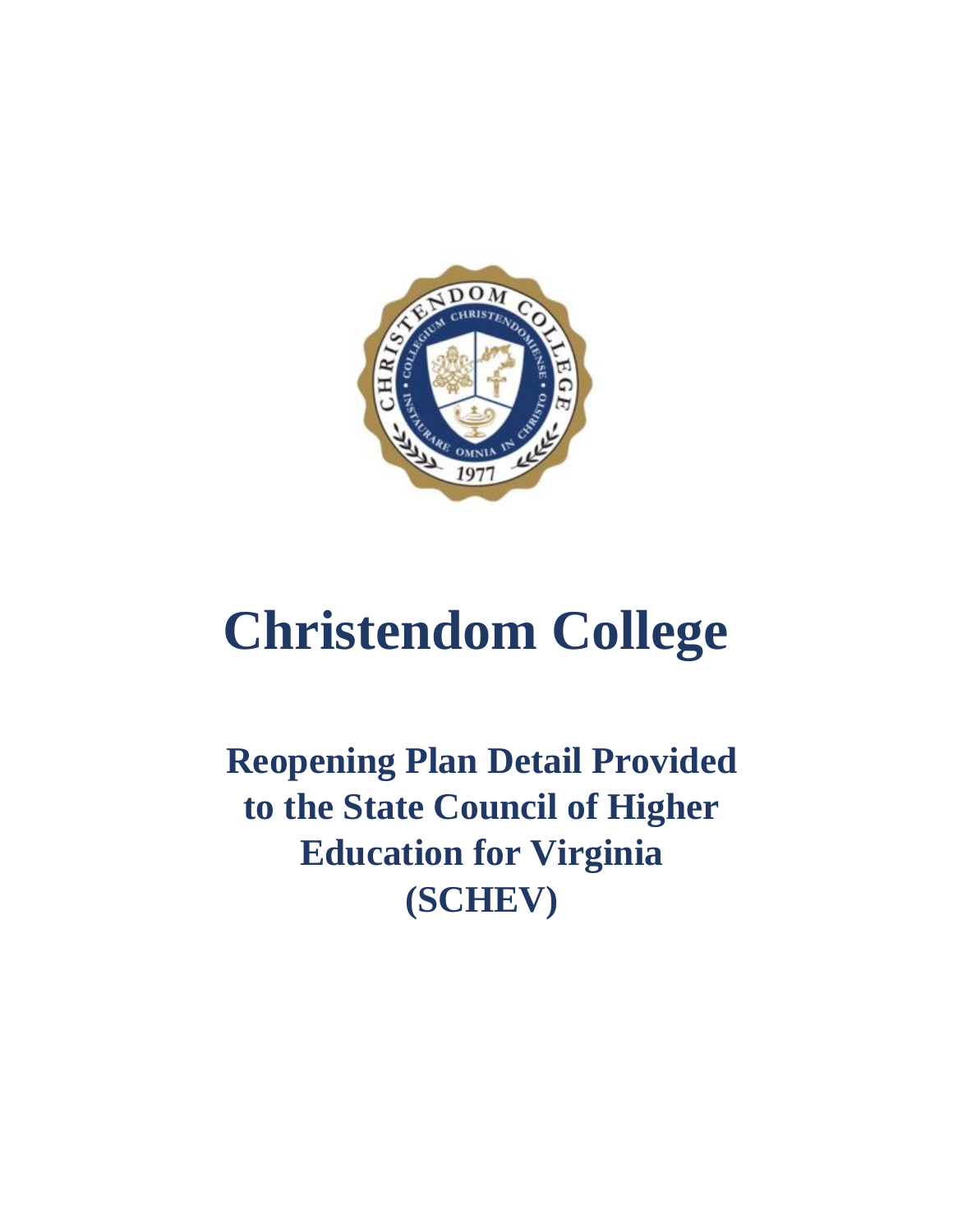# Reopening Detail Provided to the State Council of Higher Education for Virginia (SCHEV)

# A. Background and Purpose

After ceasing in-person instruction in March due to the COVID-19 pandemic, Christendom College has been working since March to explore ways in which it can reopen for on-campus instruction safely, prioritizing the health and welfare of students, faculty and staff. This extensive process has examined all aspects of the College's operations, utilized the best-available data, and connected to experts in the fields of medicine and higher education.

To further this aim, The College formed a Task Force in May 2020 that was made up of professors, staff, and medical professionals. Having convened for extensive full group meetings and after much effort in subcommittees related to the various aspects of academic and campus life, the Task Force developed a comprehensive set of recommendations and the College President, Dr. Timothy O'Donnell, accepted those recommendations. Christendom College will be updating information concerning this plan as circumstances warrant it. Christendom College's reopening plans are developed within the spirit of Governor Northam's recognition of "the widely varied missions and circumstances of the many different colleges and universities, public and private, across the Commonwealth," and his desire that we plan for our reopening with our "unique constituencies and settings" in mind.

# B. Preliminary Information

| a. Email Address:                     | Mark.Rohlena@christendom.edu       |
|---------------------------------------|------------------------------------|
| b. Name of primary campus contact:    | Mark Rohlena, Esq.                 |
| c. Name of secondary campus contact:  | Jessica McClelland                 |
| d. Email of secondary campus contact: | Jessica.McClelland@christendom.edu |
| e. Institution:                       | Christendom College                |

f. Website link to reopening plan:

<https://www.christendom.edu/news/coronavirus-updates/>

# C. Repopulation of Campus

a. *COVID-19 Campus Team* – the COVID Campus team is the Executive Council of the College (which has responsibility for all major areas of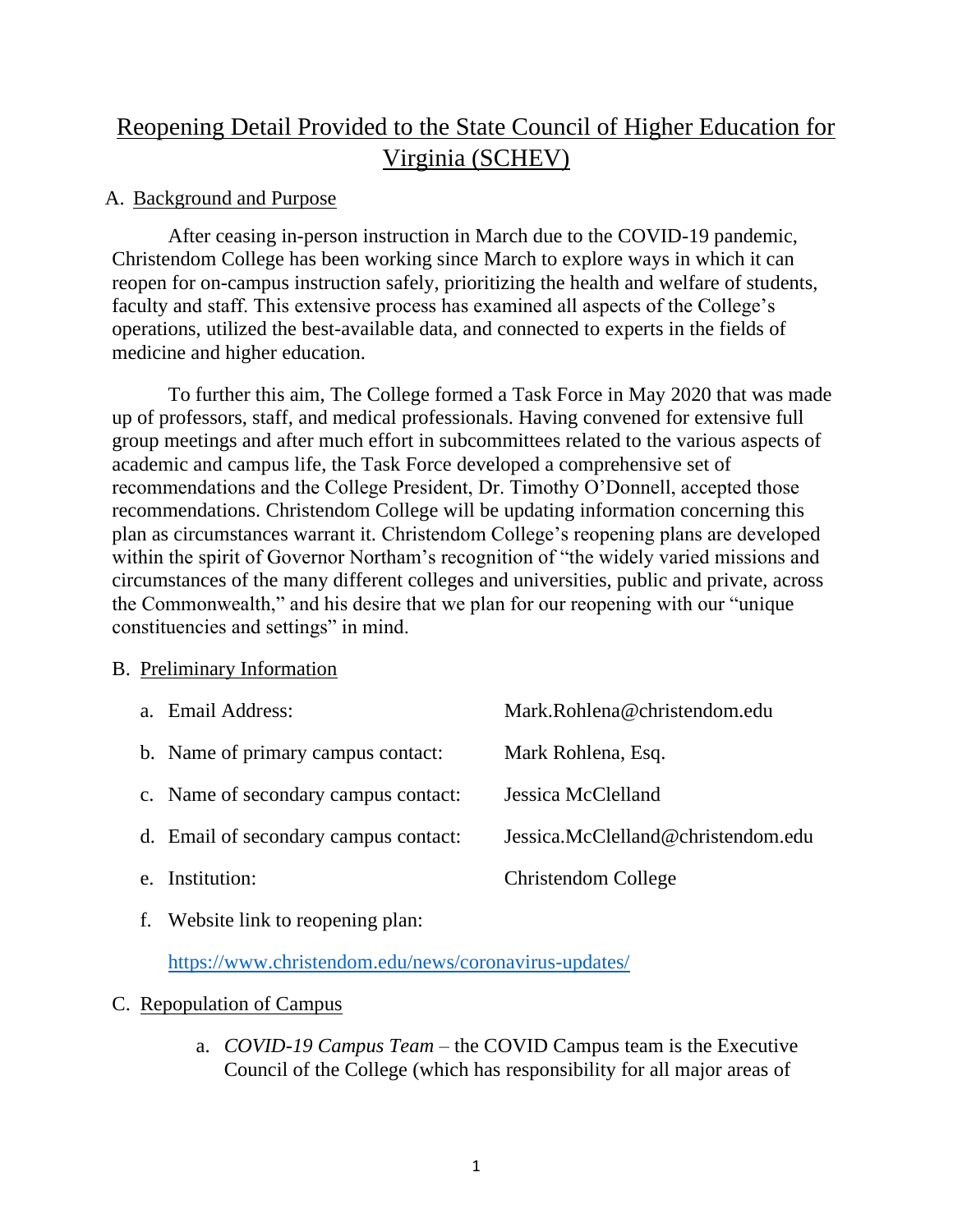College life) and the College's nurse practitioner, in consultation with the President's Medical Advisory Board.

b. *Contact information and procedures for reaching local health department –* 

Meredith Davis, MPH District Epidemiologist Lord Fairfax Health District 10 Baker St Winchester, VA 22601 Phone: 540-771-3725

c. *Students' initial return to campus* –

All students have been instructed not to return to campus if they are sick, have been caring for a person with COVID-19, or otherwise believe that they have been exposed to COVID-19. Distance accommodations will be made for students awaiting a test or who have tested positive to facilitate remote learning for the necessary periods before coming to campus. Residence Directors and Resident Assistants will be equipped with medical kits including disposable thermometers and will be trained (as described below) on symptom identification and protocols for engaging the nurse practitioner for any symptomatic or ill individual. Much emphasis is being placed on the dangers inherent during the first 14 days that students are together given travel from outside communities (though most measures described in this document are not exclusive to that period). Christendom College runs a small, residential program, so the small nature of the community impacts the various approaches to our prudential measures to make a significant outbreak of COVID-19 less likely. Events that are normally scheduled at the beginning of the fall semester that involve larger group gatherings are postponed. Van runs to local stores for the first two weeks of the semester will not take place.

Prior to arrival, during orientation, and throughout the semester, all members of the Christendom College community will be encouraged to practice a high level of hygiene and sanitization throughout the semester. Reminders will include instruction on washing hands frequently, covering coughs or sneezes, and staying at home if sick (as well as seeking medical attention as soon as possible according to our procedures). Additional educational efforts for boosting immune system health –healthy food, exercise, vitamins, and sleep – will be given prior to arrival, during orientation, and throughout the semester.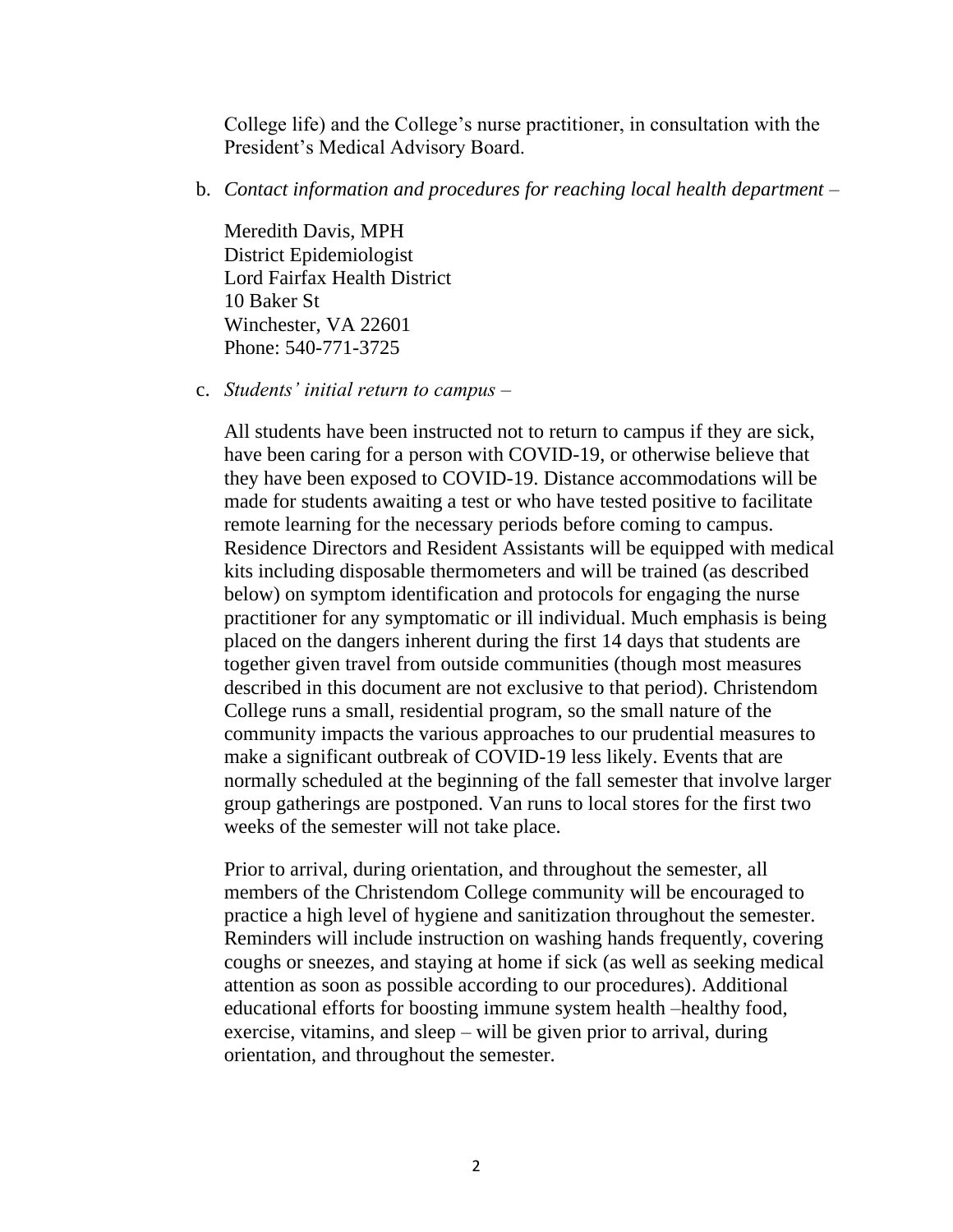*Education and Training* – Prior to arrival, during orientation, and throughout the semester, all members of the Christendom College community will be encouraged to practice a high level of hygiene and sanitization throughout the semester. Reminders will include instruction on washing hands frequently, covering coughs or sneezes, and staying at home if sick (as well as seeking medical attention as soon as possible according to our procedures). Additional educational efforts for boosting immune system health –healthy food, exercise, vitamins, and sleep – will be given prior to arrival, during orientation, and throughout the semester.

During orientation, all members of the community will be given instruction on the College's infectious diseases protocols, with additional training from qualified medical personnel for College leaders with a role in policing policies, student and residential life, and medical treatment of students. Members of the community will be trained on cleaning procedures and spacing guidelines. These trainings will be refreshed as needed during the semester and will be reinforced by signage.

The College's onsite nurse practitioner will proactively engage in information sharing and trainings relevant to COVID-19 health management, passing on relevant information to the College community as circumstances change and develop.

The College will stress in orientation, and as needed throughout the semester, the need to be accommodating and supportive of faculty, staff, and students who are taking additional personal measures to protect their health and safety and those of their loved ones. Where professors or staff members choose to use additional personal protective equipment or have a preference for electronic means for meetings or office hours, students and other faculty and staff will be trained to provide an environment that supports those individual's decisions (what SCHEV would describe as antistigma training).

d. *Physical distancing* –

In accordance with medical information, CDC guidelines, and the nature of our community, Christendom College will take the following measures concerning physical distancing:

i. **Classroom space and additional measures concerning professors**- As a residential College, our students are interacting with one another in a variety of settings, including in the residence halls. Most of our class sections are also much smaller than is typical in most institutions. Even so, we want to create as much spacing as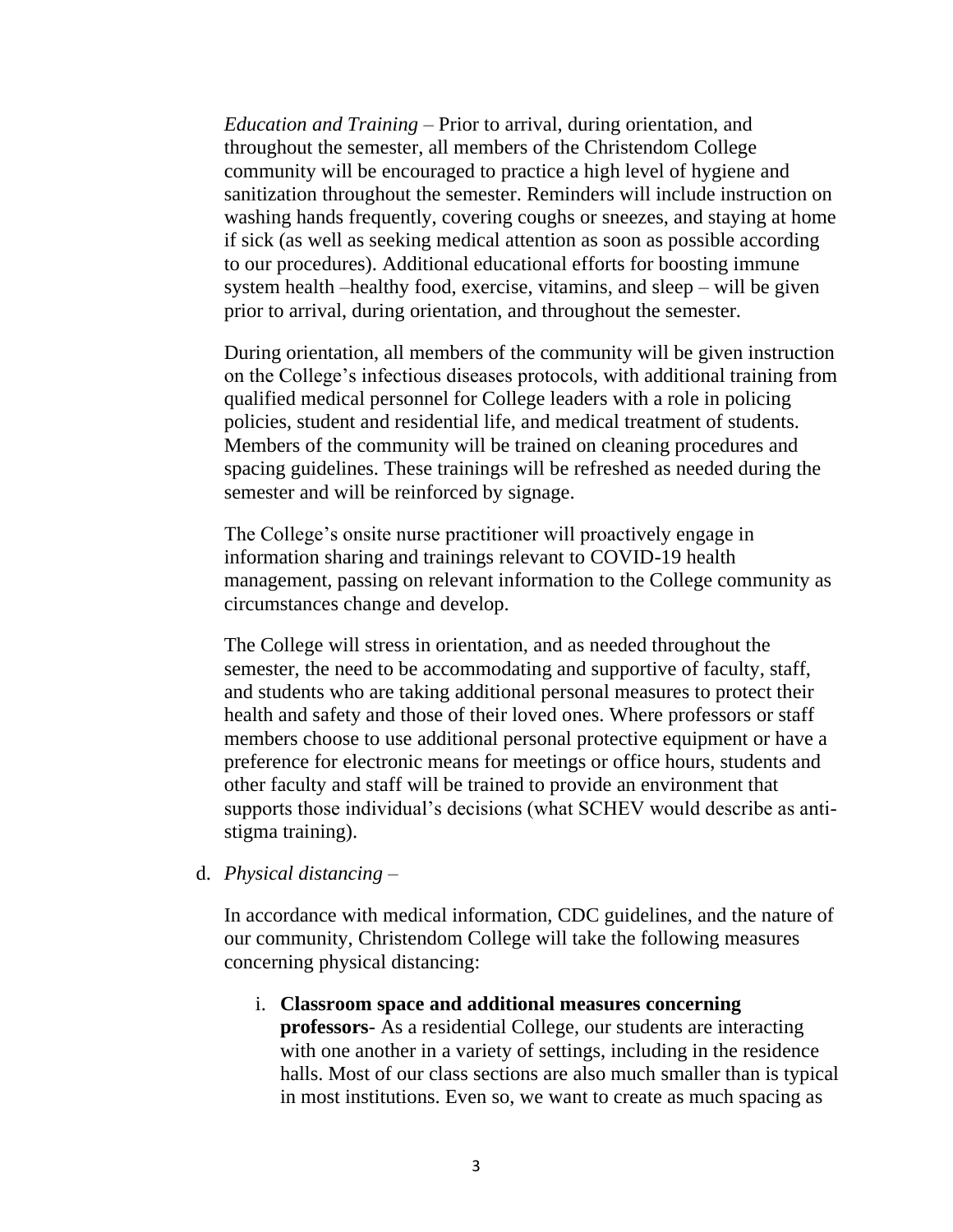we can in our classrooms. We also wish to provide professors with adequate spacing from students in each classroom. Given these aims, the College will ensure that:

- 1. All classes will be scheduled in classrooms at no more than two-thirds capacity to facilitate necessary spacing. The College will also put into use larger spaces for higherenrollment sections, appropriately modify seminar classroom set-ups, and ensure that "smart classroom" needs are met even with these modifications;
- 2. Classrooms will be arranged to permit adequate distancing of the professor from the students;
- 3. Assigned seating will be required to further limit exposure risk from a possibly infected student;
- 4. Students will be instructed to be in their seats no later than 5 minutes prior to the beginning of class to ensure that professors can enter the classroom without close contact in common areas outside of the classroom;
- 5. The College will make available to professors additional options designed to protect their health and safety, should the professor determine they wish to use them. Such measures will include: being the last person to enter and first to leave classrooms, utilizing virtual office hours, and the expanded use of test proctoring to reduce contact potential;
- 6. Faculty and Staff will be permitted to opt out of mandatory events. Students may request permission to opt out of such events.

#### ii. **Visitors and College Events**—

- 1. The College will limit the number of family members invited to Orientation. Each student will be limited to two guests for the opening orientation sessions.
- 2. The College will postpone "Parents and Family Weekend" until the spring.
- 3. Overnight friend and family visits in the residence halls will be suspended. Only prospective students vetted by the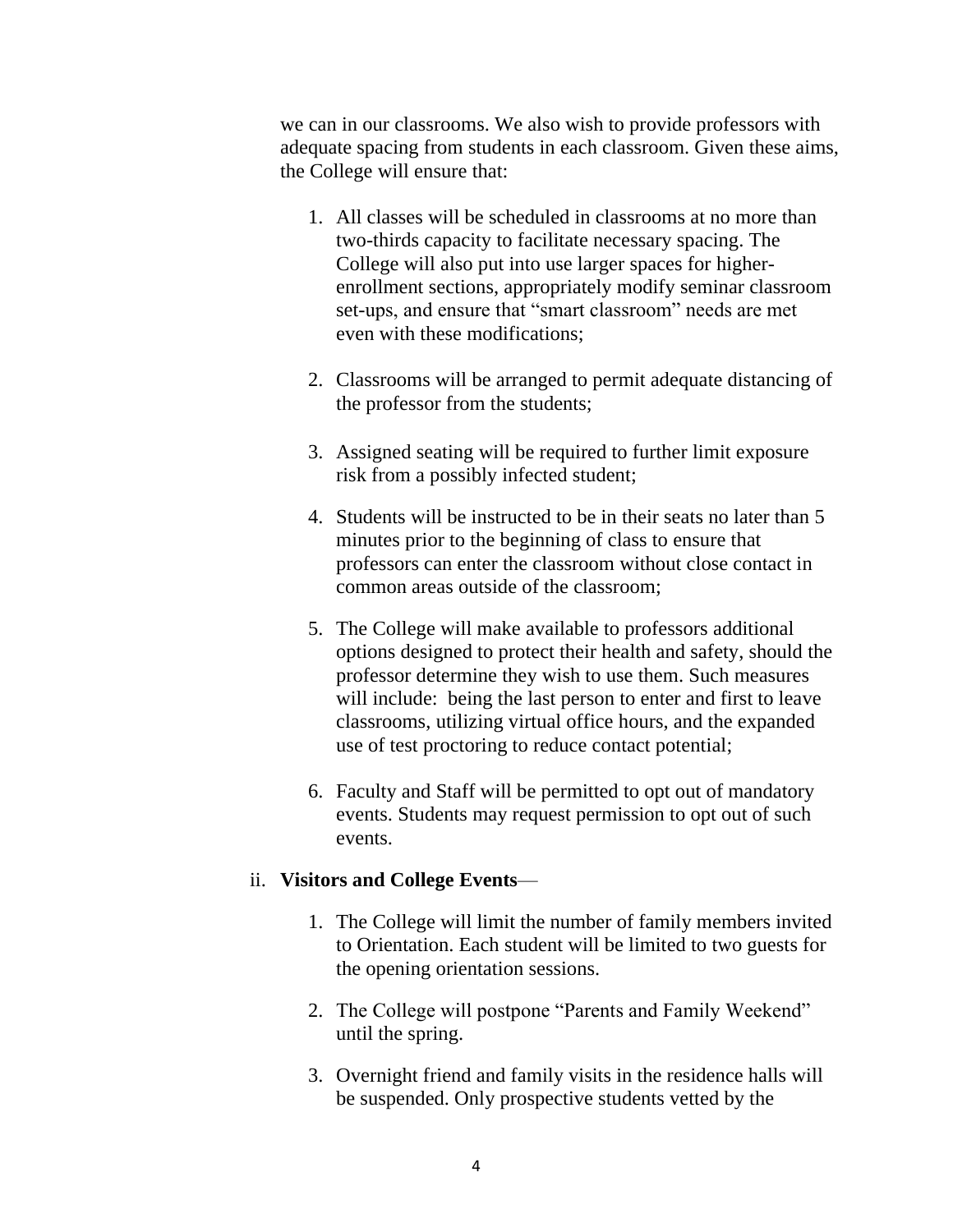Admissions Department will be allowed to make overnight visits.

- 4. Non-community member attendance at College events will be suspended for the fall.
- 5. Student Life will utilize more outdoor space for larger events and use multiple spaces for gathering during events where feasible to facilitate spacing.

# iii. **Food Service**

- 1. The College will expand serving times (adding a second seating during the busiest meals with stated expectations for which seating students are to attend) and increase seating space options during meals, especially during lunch, to include outdoor options and fewer seats in the dining facility.
- 2. The College will direct the flow of student traffic to limit contact between incoming and outgoing individuals and groups.
- e. *Hygiene practices and cleaning/disinfecting protocols* In accordance with best practices, CDC guidance, and other relevant information, the College will:
	- i. Daily disinfect all common areas to include classroom space in an enhanced way;
	- ii. Ensure that each classroom is equipped with self-cleaning items made available for students and faculty to use before each class session as an additional precaution;
	- iii. Increase airflow and circulation in various ways in classrooms that require it;
	- iv. Implement enhanced cleaning and sanitizing procedures in residence halls, with an emphasis on frequent sanitizing of high-touch points, bathrooms, and common areas.
	- v. Implement additional measures for the health of students, including increasing the number of hand sanitizer stations throughout high traffic areas of campus, increasing education and reminders about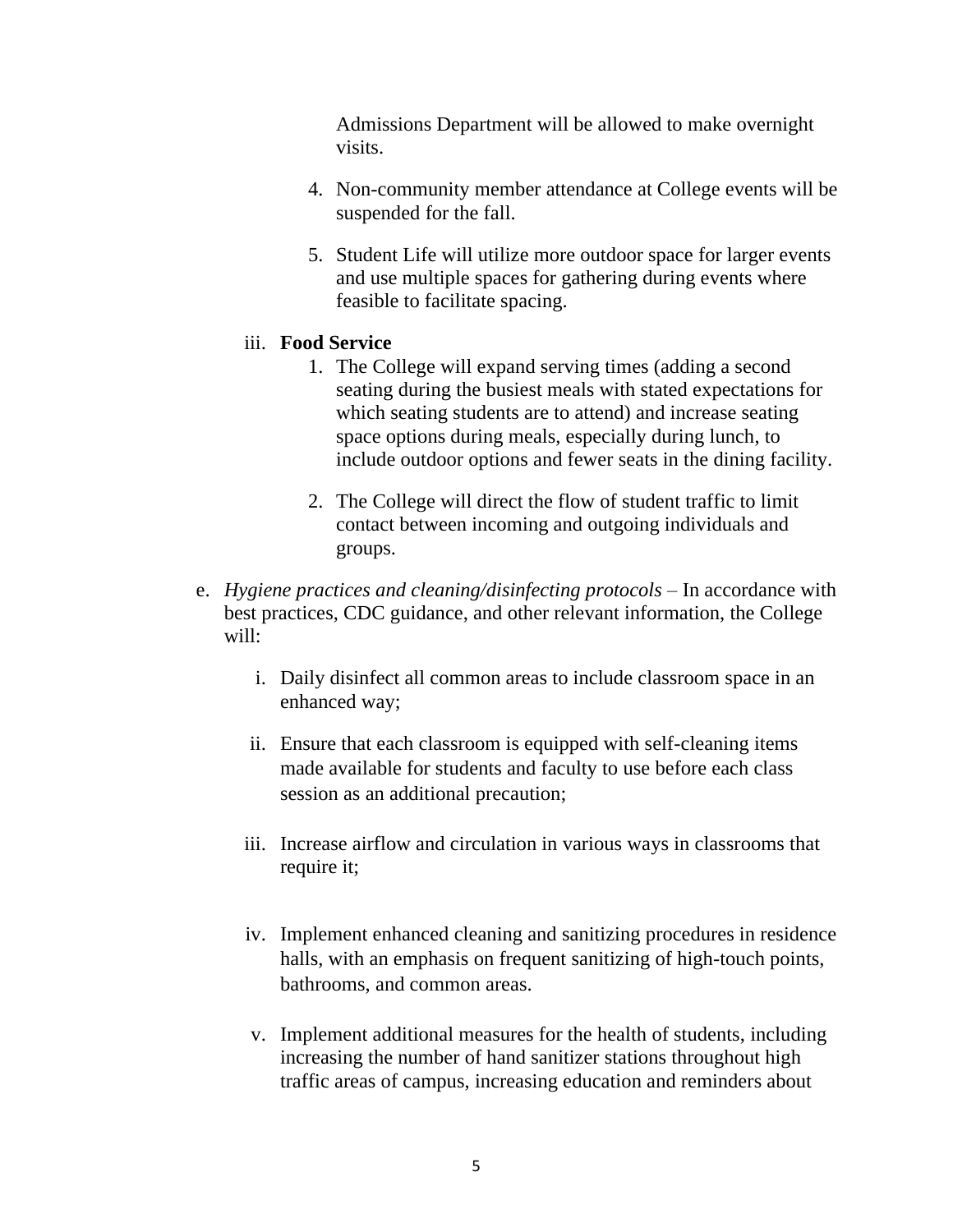immune system and general health, and increasing signage concerning handwashing in all bathrooms and residence halls.

- f. *Housing* Christendom College is a small residential college with fewer than 500 students living in multiple residence halls. Each room provides for the possibility that students can maintain an adequate distance from one another. Many of our rooms include private bathrooms for which sanitization can be easily acheived. Even so, Christendom College will permit immunocompromised students to request reasonable housing accommodations. Further, the College will implement enhanced cleaning and sanitizing procedures in residence halls, with an emphasis on frequent sanitizing of high-touch points, bathrooms, and common areas. The College will also provide enhanced training for Residence Directors and Resident Assistants for health, safety, and COVID-19-related protocols. Residence Directors and Resident Assistants will be given training by qualified medical personnel for monitoring student health, especially for symptoms of COVID-19. Students will be encouraged not to gather in close quarters in the limited number of available common areas within residence halls, and signage will be in place in every residence hall bathroom to remind students to frequently wash hands and stay home when sick.
- g. *Consideration of vulnerable individuals* Christendom College has been and will continue to take a compassionate and reasonable approach to individual concerns and circumstances from students, faculty, and staff. Many of the accommodations in this regard have been and will continue to be made on an individual basis based on the type of concern that must be addressed. Decisions will be made in accord with justice, charity, and applicable law.

In addition to these steps, immunocompromised students will be permitted to make reasonable housing and classroom accommodations requests, classrooms will be arranged to permit adequate distancing of the professor from the students, and professors may use additional and appropriate personal protective equipment. Professors may also be the last person to enter and first to leave classrooms, utilize virtual office hours, and make use of test expanded test proctoring to reduce contact potential.

The College will also stress in orientation, and as needed throughout the semester, the need to be accommodating and supportive of faculty, staff, and students who are taking additional personal measures to protect their health and safety and those of their loved ones. Where professors or staff members choose to use additional personal protective equipment or have a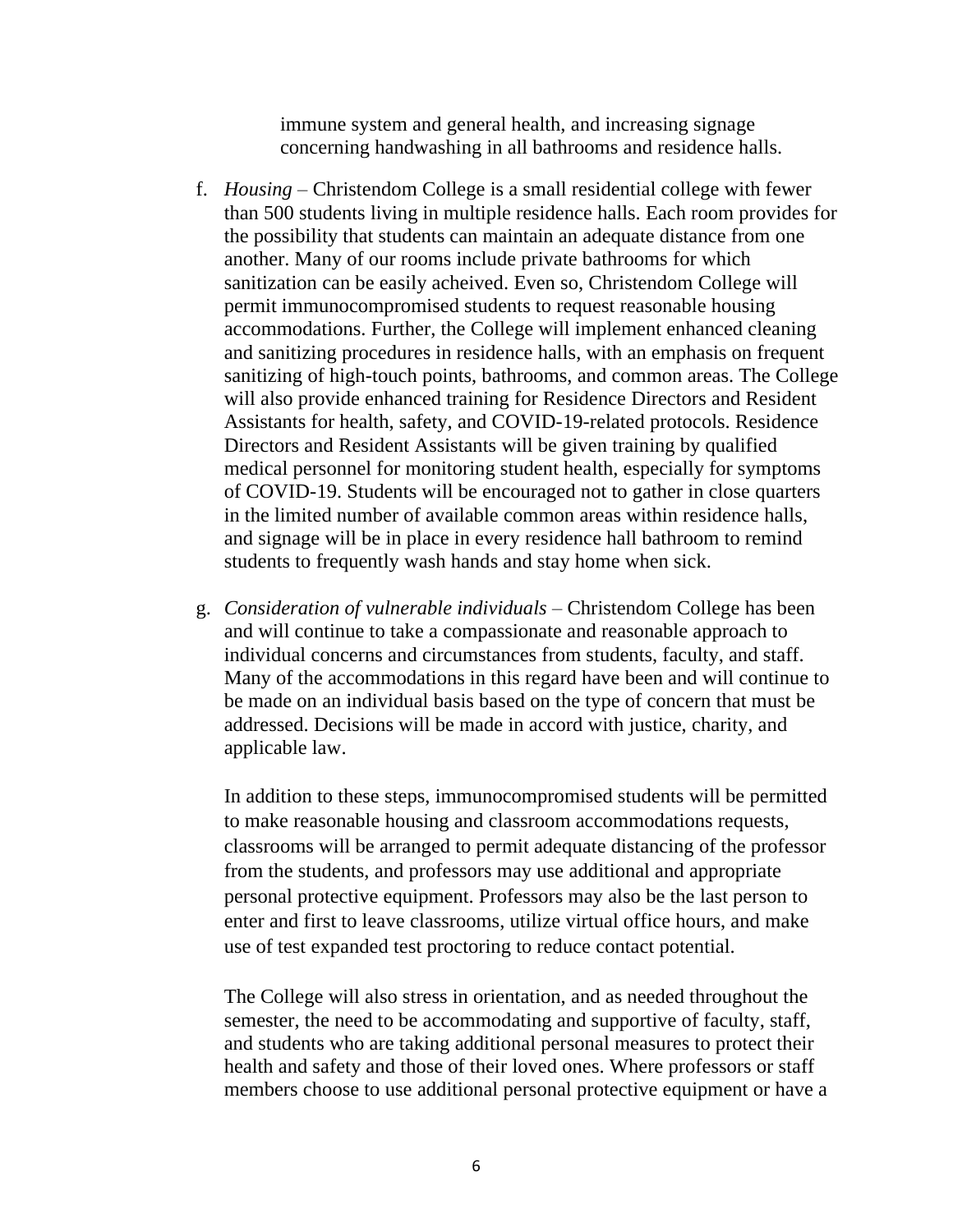preference for electronic means for meetings or office hours, students and other faculty and staff will be trained to provide an environment that supports those individual's decisions (what SCHEV would describe as antistigma training).

- h. *International student considerations* Christendom College does not have an appreciable number of international students at any given time, nor do students who live on the main campus travel abroad during the fall semester for academic reasons. We will follow protocols in place in the United States and the country of origin for any student who may come from another country in terms of entry, quarantines, etc. Students are being discouraged from travel during the shortened semester in general. International travel will not be permitted except in the case of emergency, and return protocols will need to match requirements in place at that time.
- i. *Partnership and communications/information sharing with local community, health systems and other stakeholders* – The College nurse practitioner's hours are expanded and she remains connected to key county and state healthcare officials, as well as professionals in other academic institutions, concerning the most up-to-date medical treatment information. The nurse practitioner has been in close contact with the Virginia Department of Health contact identified above in helping to formulate College protocols, as well as to consult about the prospect of a positive COVID-19 test and the appropriate communication and coordination required in such a situation. The College has established contacts with the Valley Health system at the administration and practitioner levels (including at main facilities, urgent care, and testing sites) for testing, referrals, and treatment of symptomatic individuals. The College has established a referral and payment-for-care relationship with a testing facility for ease of testing and communication, though other facilities may be utilized if circumstances require it.

The College has also convened a Medical Advisory team. The attached "Immediate Response to a Communicable Disease on Campus" policy includes coordination and communication protocols between the College and local community, health system, and other stakeholders.

j. *Face coverings* – Face coverings will be provided to students in their welcome packets and will be available in common spaces on campus throughout the semester. Face coverings are encouraged with students and employees when at least six feet of physical distance cannot be maintained.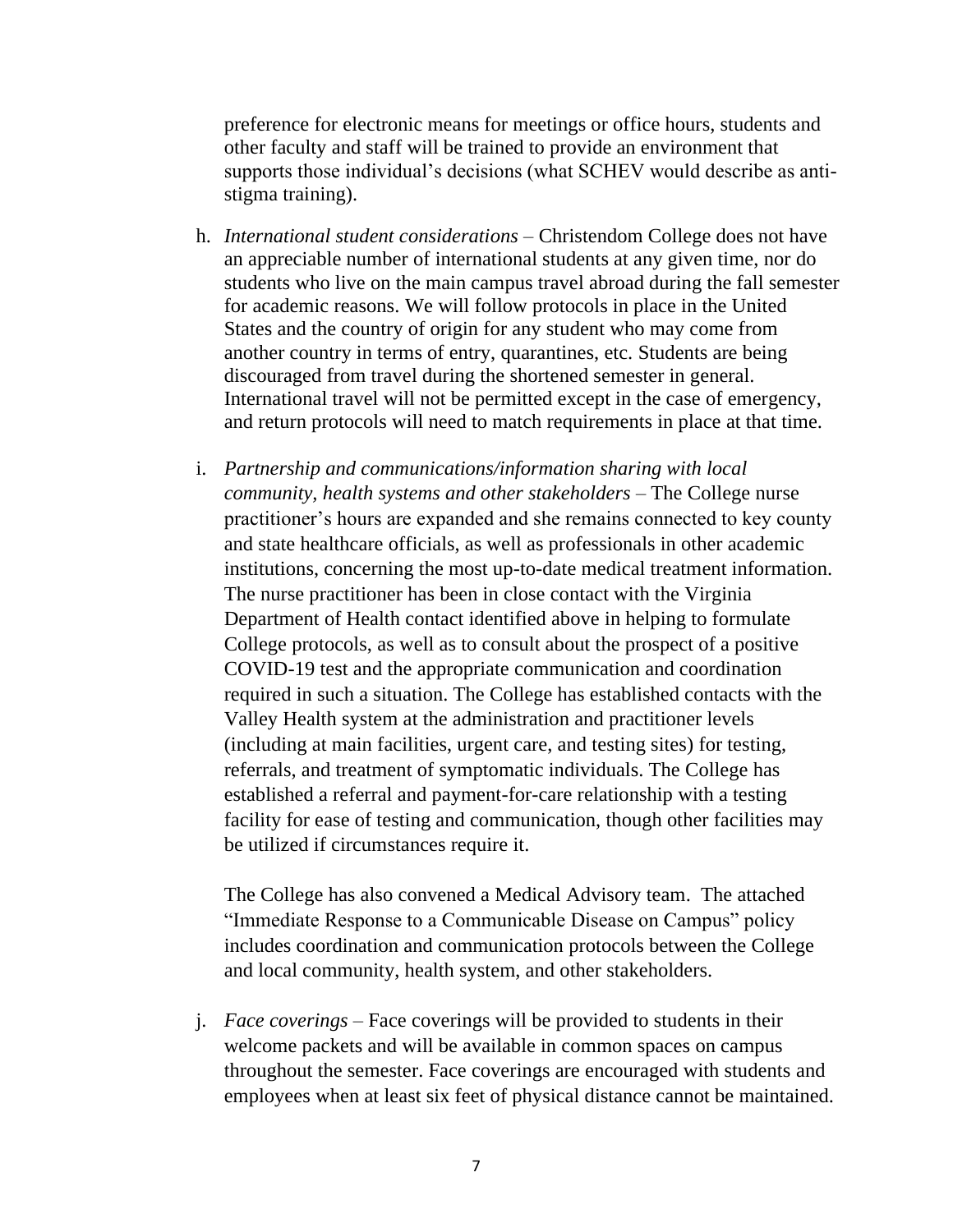This has been stressed in pre-arrival materials, will be stressed at orientation, and throughout the semester as needed. Students have been informed, and will be regularly reminded, that they must obey the face covering policies of local businesses when patronizing them.

- k. *Student health services* The College nurse practitioner's in-person and oncall hours (with appropriate back-up) will be expanded at least during the first semester of the 2020/2021 academic year. Expert medical trainings of Residence Directors and Resident Assistants will be part of the orientation schedule, focusing on the College's infectious diseases protocols, policing policies, student and residential life, and medical treatment of students. These trainings will be refreshed as needed during the semester and will be reinforced by signage. The attached "Immediate Response to a Communicable Disease on Campus" policy includes coordination and communication protocols between the College and local community, health system, and other stakeholders in the event of a COVID-19 concern.
- l. *Large events, including athletic events, and others such as ceremonies or performances* – Christendom College is a small residential school, with a small population of students. To minimize to the extent possible the risk of infection from students' initial return to campus, the College is restricting those who are sick or have symptoms of COVID-19 from returning until they are well, and past an appropriate quarantine period. Events that are normally scheduled at the beginning of the fall semester but involve indoor gatherings will be rescheduled in favor of events that take place outside, are low contact, or do not involve larger groups. Normal van runs will not take place within the first 2 weeks of the academic year. Everyone will be encouraged to practice a high level of hygiene and sanitization throughout the semester.

The College is limiting the number of family members invited to Orientation. Each student will be limited to two guests for the opening orientation sessions. The College will postpone "Parents and Family Weekend" until the spring. Overnight friend and family visits in the residence halls will be suspended. Non-community member attendance at College events will be suspended for the fall.

Student Life will utilize more outdoor space for larger events and use multiple spaces for gathering during events where feasible. Members of the College community will be permitted to opt out of mandatory events as needed. While the College does not typically have large crowds at indoor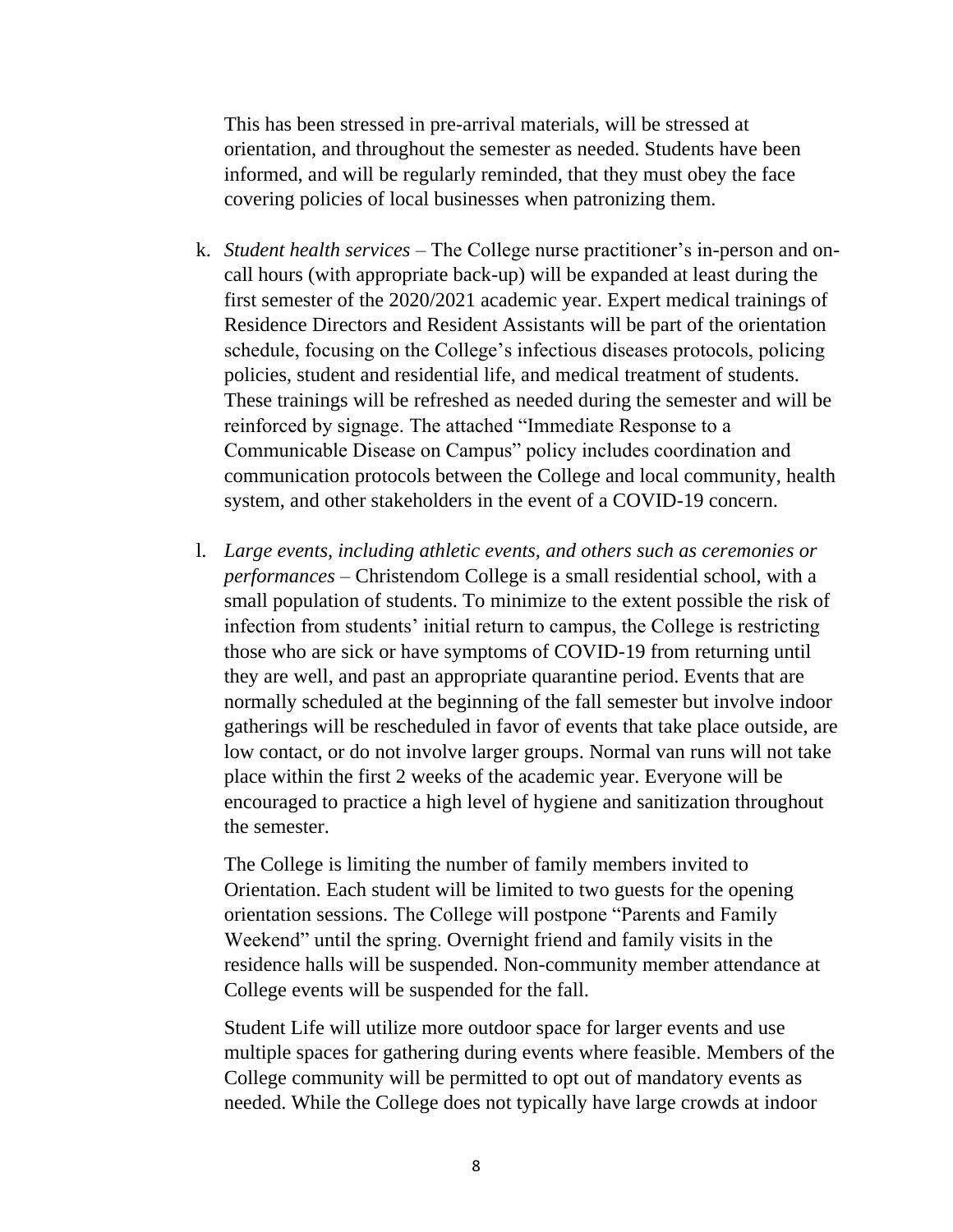sporting events (and athletics schedules will be much pared down), bleacher seating for indoor sports from those outside the College community will be suspended while a significant risk from COVID-19 still exists.

- m. *Communications strategy* The College will follow the communications protocols that it has used during the course of the COVID-19 pandemic, which includes communication to the members of the College community, followed by posting of the communication on the College coronavirus webpage, and use of social media to amplify reach. Communications with local health officials is detailed int the College's "Immediate Response to a Communicable Disease on Campus" policy attached to this document.
- n. *Orientation and education/training, including anti-stigma training Prior* to arrival, during orientation, and throughout the semester, all members of the Christendom College community will be encouraged to practice a high level of hygiene and sanitization throughout the semester. Reminders will include instruction on washing hands frequently, covering coughs or sneezes, and staying at home if sick (as well as seeking medical attention as soon as possible according to our procedures). Additional educational efforts for boosting immune system health –healthy food, exercise, vitamins, and sleep – will be given prior to arrival, during orientation, and throughout the semester.

During orientation, all members of the community will be given instruction on the College's infectious diseases protocols, with additional training from qualified medical personnel for College leaders with a role in policing policies, student and residential life, and medical treatment of students. Members of the community will be trained on cleaning procedures and spacing guidelines. These trainings will be refreshed as needed during the semester and will be reinforced by signage.

The College's onsite nurse practitioner will proactively engage in information sharing and trainings relevant to COVID-19 health management, passing on relevant information to the College community as circumstances change and develop.

The College has begun to stress, will stress again in orientation, and as needed throughout the semester, the need to be accommodating and supportive of faculty, staff, and students who are taking additional personal measures to protect their health and safety and those of their loved ones. Where professors or staff members choose to use additional personal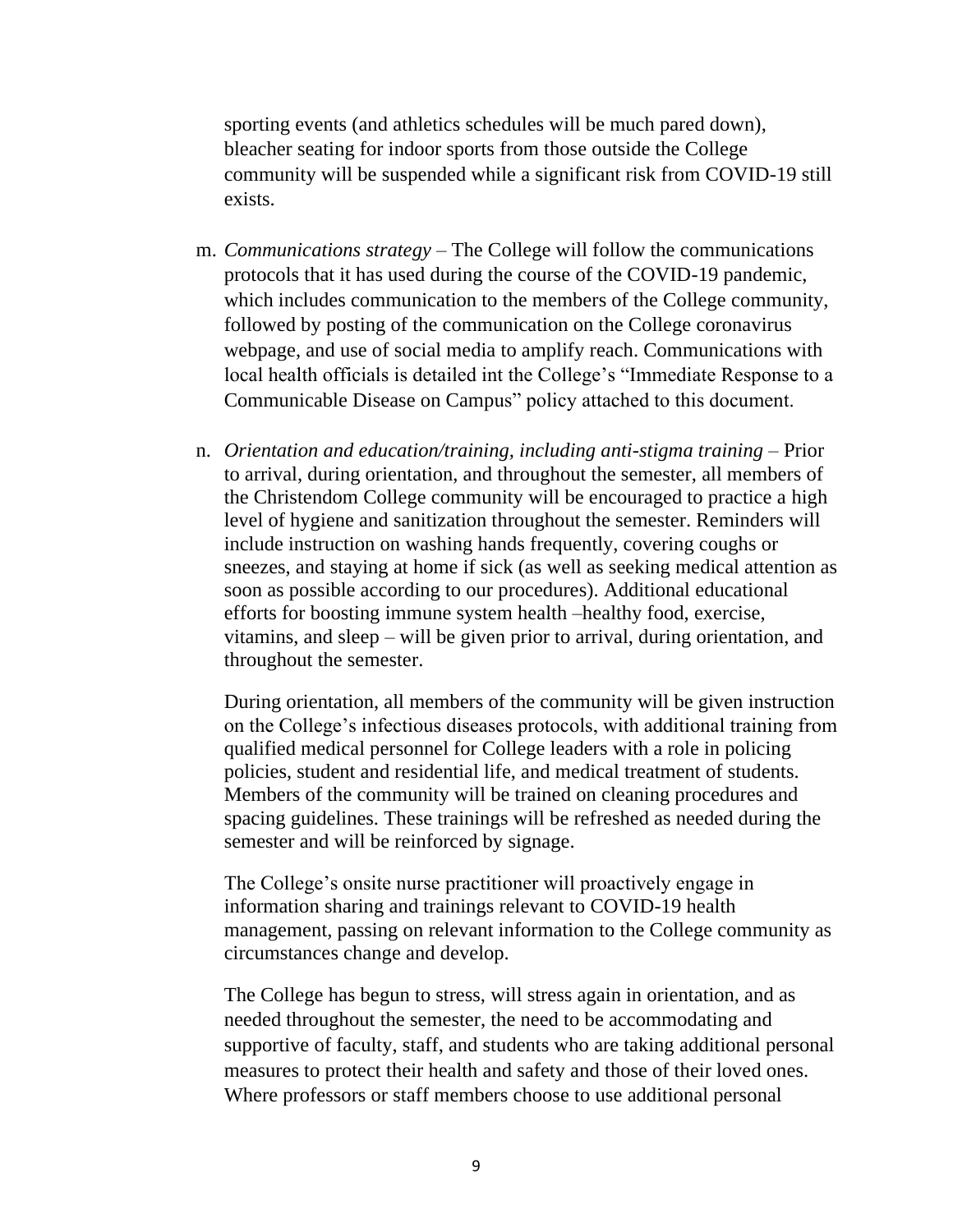protective equipment or have a preference for electronic means for meetings or office hours, students and other faculty and staff will be trained to provide an environment that supports those individual's decisions (what SCHEV would describe as anti-stigma training).

#### D. Monitoring Health Conditions

a. *Daily health screening questions and/or other health monitoring approaches that can be used to monitor the health of the campus population* – The College nurse practitioner's in-person and on-call hours (with appropriate back-up) will be expanded at least during the first semester of the 2020/2021 academic year for efficient assessment. Expert medical trainings of Residence Directors and Resident Assistants will be part of the orientation schedule, focusing on identifying symptomatic individuals, referral to the nurse, the College's infectious diseases protocols, policing policies, student and residential life, and medical treatment of students. Along with the nurse practitioner and other members of the Student Life staff, these individuals will be equipped with medical kits that include disposable thermometers and will be trained on use and best-practice daily observation techniques. These trainings will be refreshed as needed during the semester and will be reinforced by signage.

Any symptomatic individual will be quarantined from contact with others, consult the nurse practitioner or another qualified health care provider as soon as practicable, and be tested should the circumstances require it. Close contacts will also be quarantined to await the symptomatic individual's test result or they will be tested if recommended by the medical professional. Expanded testing may be employed if circumstances warrant it. See the "Immediate Response to a Communicable Disease on Campus" policy attached to this document for further discussion of the College's protocols.

b. *Campus level syndromatic (disease) surveillance using electronic health record data or other disease surveillance methods as feasible* – See D.a above. The College will monitor the self-reported symptoms of employees and students as a means of surveillance. Other measures for surveillance available to the College include the daily visit numbers for COVID-like illness to the College nurse practitioner, the number of accomodations requests from students due to medical illness, the number of sick leave requests from employees, the number of quarantined students and the remaining capacity in isolation residence halls.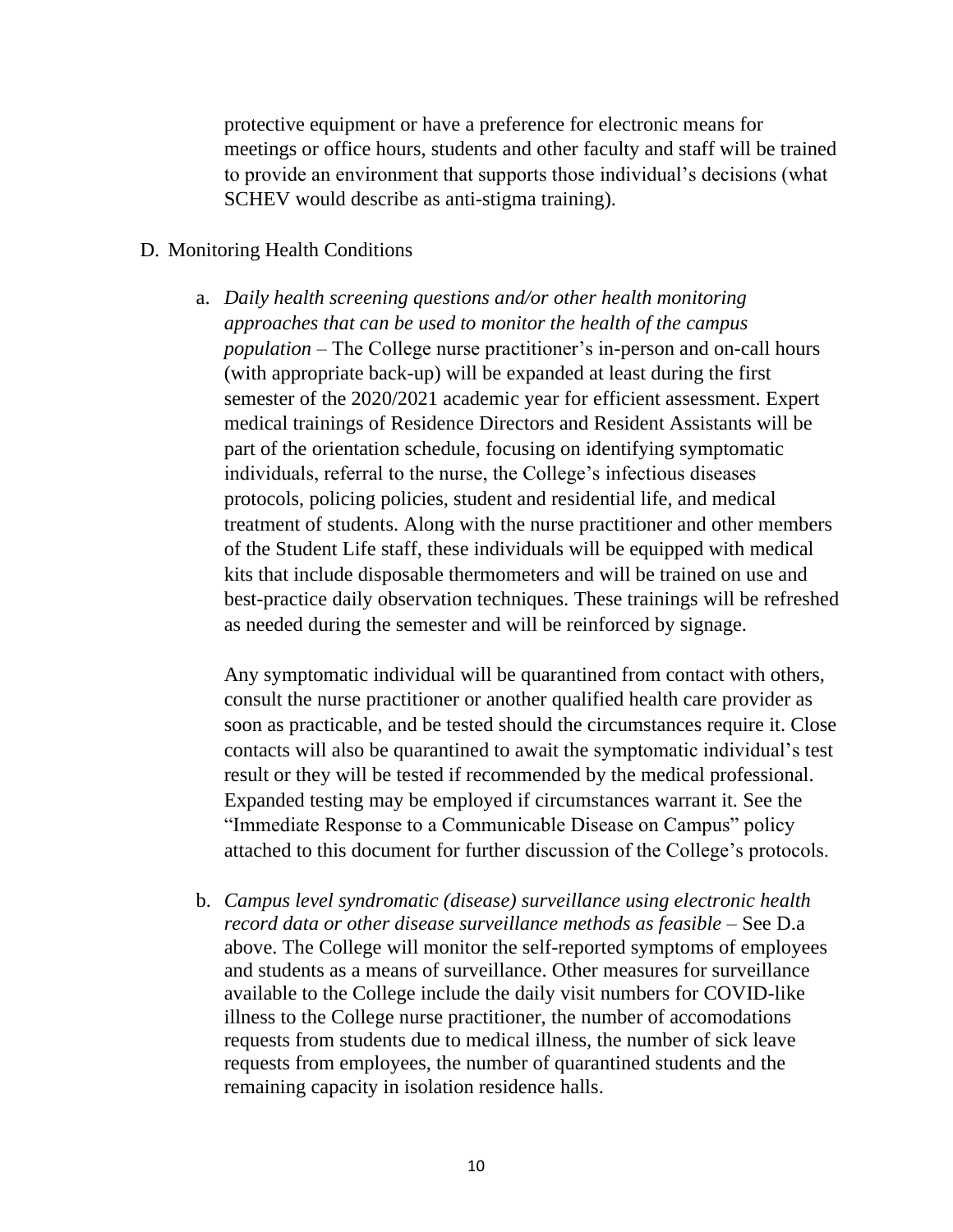c. *Establishment of a testing strategy* – See D.a above. The College's COVID-19 testing strategy will be informed by the Virginia Department of Health's guidelines.

The College nurse practitioner's in-person and on-call hours (with appropriate back-up) will be expanded at least during the first semester of the 2020/2021 academic year for efficient assessment. Expert medical trainings of Residence Directors and Resident Assistants will be part of the orientation schedule, focusing on identifying symptomatic individuals, referral to the nurse, the College's infectious diseases protocols, policing policies, student and residential life, and medical treatment of students. Along with the nurse practitioner and other members of the Student Life staff, these individuals will be equipped with medical kits that include disposable thermometers and will be trained on use and best-practice daily observation techniques. These trainings will be refreshed as needed during the semester and will be reinforced by signage.

Any symptomatic individual will be quarantined from contact with others, consult the nurse practitioner or another qualified health care provider as soon as practicable, and be tested should the circumstances require it. Close contacts will also be quarantined to await the symptomatic individual's test result, or they will be tested if recommended by the medical professional. Expanded testing may be employed if circumstances warrant it. See the "Immediate Response to a Communicable Disease on Campus" policy attached to this document for further discussion of the College's protocols.

- E. Containment to Prevent Spread of Disease When Detected
	- a. *Partnership with VDH for contact tracing* The College, through its nurse practitioner, has been actively engaged with the local Virginia Department of Health office, both in formulating its policies and in discussing protocols, including as to contact tracing, should a positive case or group of cases arise on campus. See the "Immediate Response to a Communicable Disease on Campus" policy attached to this document for more precise discussion of the College's protocols, which includes communication with local health officials.
	- b. *Quarantining and isolating* The College has set aside two residence halls (meaning no students will be housed in them initially) for possible isolation needs. The College has secured additional suitable space at a nearby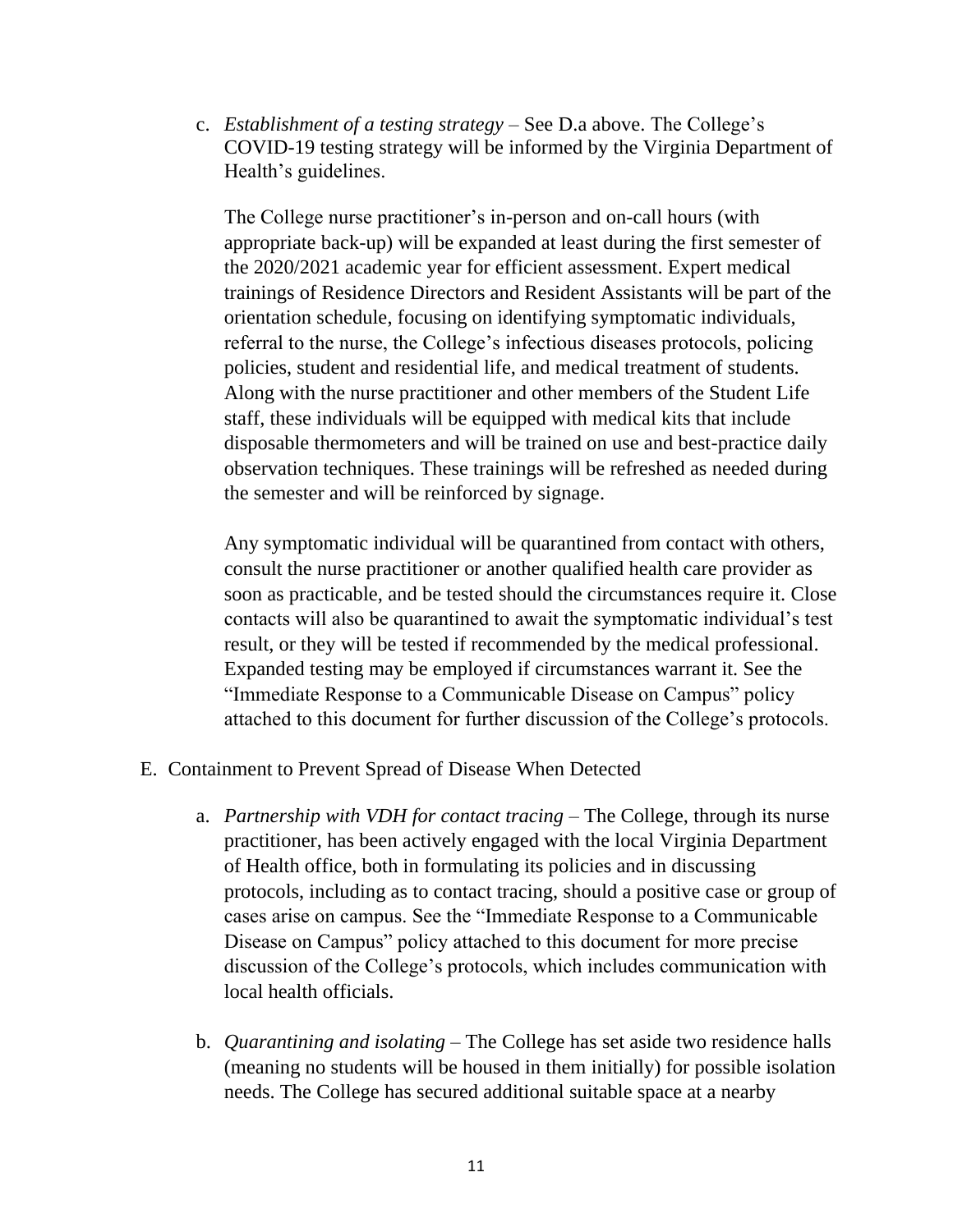residential school facility that will not be in use in the fall for overflow, if necessary. The College has put into place strict protocols for testing, quarantining, and isolation relating to COVID-19 (and other infectious diseases). See the "Immediate Response to a Communicable Disease on Campus" policy attached to this document for more precise discussion of the College's protocols. This document will be provided to all members of the College community and each will receive training on its content.

c. *Campus outbreak management* – The College has put into place strict protocols for outbreak management related to COVID-19. See the "Immediate Response to a Communicable Disease on Campus" policy attached to this document for more precise discussion of the College's protocols. This document will be provided to all members of the College community and each will receive training on its content.

In addition, the College is has already shortened the on-campus instruction period, ending classes by Thanksgiving and canceling Fall Break to limit the number of times students can return home during the semester. The College is discouraging travel during the semester in general. Depending on the threat level due to COVID-19, the College may require that students stay within a certain distance of the College for a period of time for the health and safety of the community. The College may also have students remain on campus but move to a temporary online instruction format if circumstances warrant it. A corresponding reduction in group activities will likely be instituted if such a situation should arise.

d. *Partnership with local health systems to assure care for symptomatic individuals as needed* – The College has established contacts with the Valley Health system at the administration and practitioner levels (including at main facilities, urgent care, and testing sites) for testing, referrals, and treatment of symptomatic individuals. The College has established a referral and payment-for-care relationship with a testing facility for ease of testing and communication, though other facilities may be utilized if circumstances require it.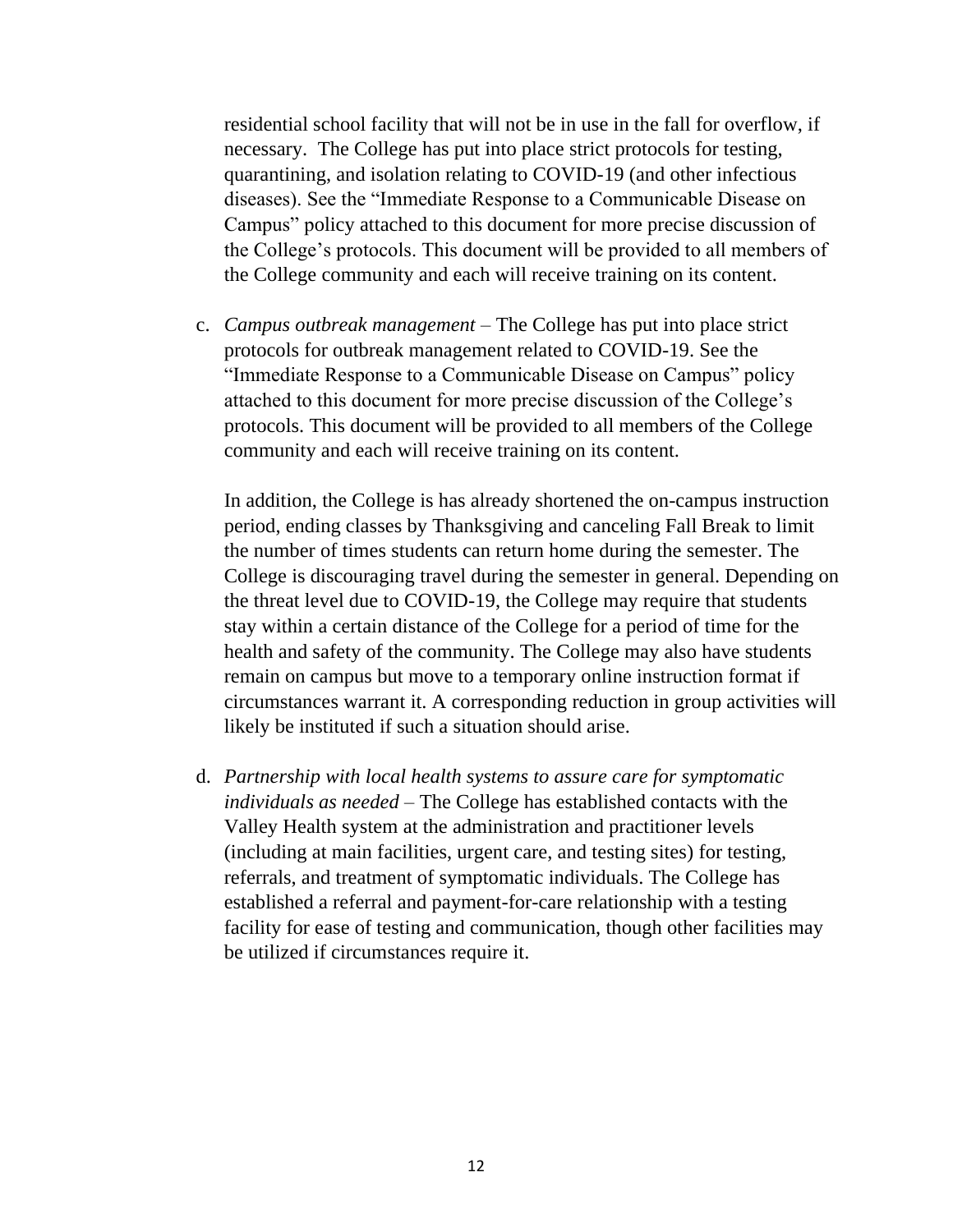#### F. Shutdown considerations

- a. *Plans regarding the criteria and process for campus dismissals and shutdown* – The COVID-19 Campus Team is the Executive Council of the College (which has responsibility for all major areas of college life) and the college's nurse practitioner, in consultation with the President's Medical Advisory Board. The most up-to-date information about the virus as well as the guidance provided by the Governor will play a major role in final decisions by the college, including the restriction of campus activity in the event of severe conditions/public health direction or guidance. The College will determine if and how best to move toward a student dismissal or shutdown based on the same criteria — focused on the health and safety of our students, faculty, and staff — that it has used during the course of the COVID-19 pandemic.
- b. *Nature of reduced campus activity in the event of severe conditions/public health direction or guidance* – The College has already shortened the oncampus instruction period, ending classes by Thanksgiving and canceling Fall Break to limit the number of times students can return home during the semester. The College is discouraging travel during the semester in general. Depending on the threat level due to COVID-19, the College may require that students stay within a certain distance of the College for a period of time for the health and safety of the community. The College may also have students remain on campus but move to a temporary online instruction format if circumstances warrant it. A corresponding reduction in group activities will likely be instituted if such a situation should arise.
- c. *Considerations regarding student health and safety on campus versus returning home* – The primary concern of the College is the health and safety of students, faculty, and staff. Decisions concerning whether to restrict activity – including in-person instruction – but have students remain on campus versus returning home will need to be made based on the facts and circumstances at play in the moment. The College will determine if and how best to move toward a student dismissal or shutdown based on the same criteria — focused on the health and safety of our students, faculty, and staff — that it has used during the course of the COVID-19 pandemic. Depending on the local health situation, the interests of students may be best served by allowing them to remain on campus rather than return to a riskier home situation.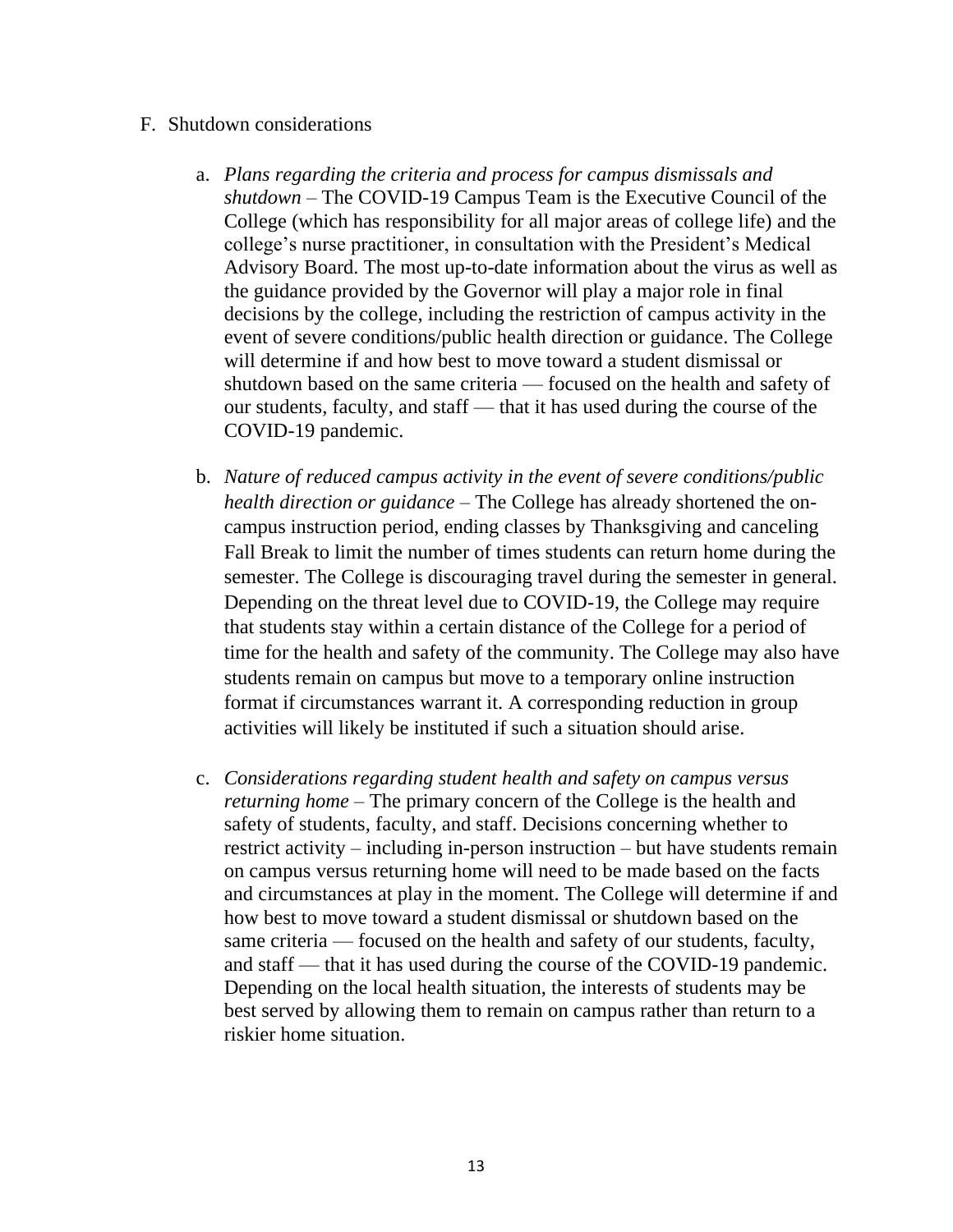d. *Communications plan for dismissals/shutdowns* – The College will follow the communications protocols that it has used during the course of the COVID-19 pandemic, which includes communication to the members of the College community, followed by posting of the communication on the College Coronavirus webpage, and use of social media to amplify reach.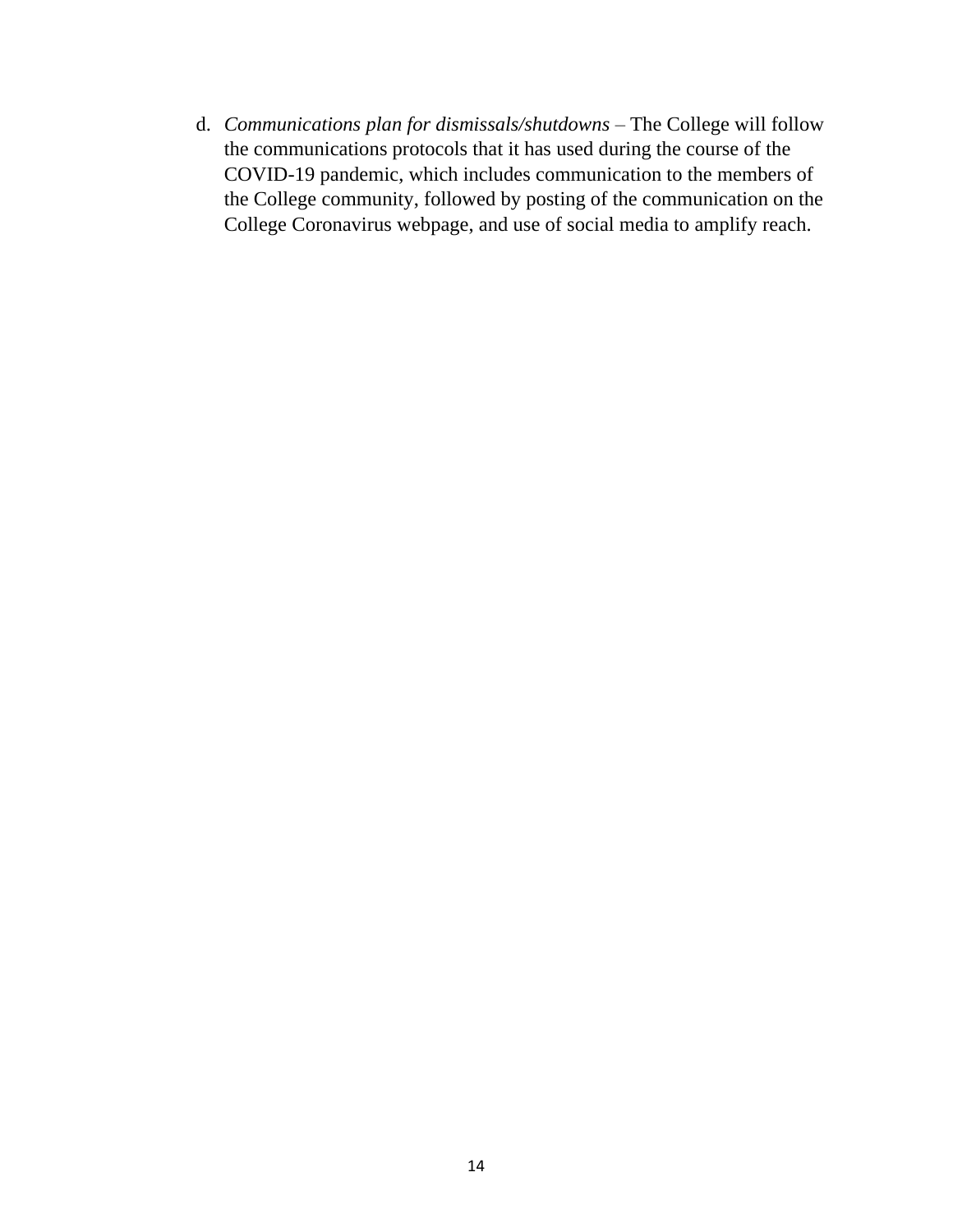# **Attachment A – Immediate Response to a Communicable Disease on Campus** *Revisions and updates to this policy may be added as new information and health directives evolve*

When a possible or positive case of a highly communicable disease (e.g. pertussis, measles, mumps, COVID-19, etc.) is reported, Student Life, Academics, and Operations will enact the following plan to care for the student and prevent the spread of the disease.

Staff and faculty helping the student should take every reasonable precaution to not expose themselves to the illness while still caring for the student. These precautions may include, taking prophylactic antibiotics, wearing gloves and masks (available in the Student Life office), and/or avoiding direct contact with the student. Staff and faculty should also follow normal health protocol such as frequently washing their hands and using antibiotic wipes to clean surfaces, door handles, etc. that the infected student may have touched.

- 1. The Infected Student (all steps below must be made with HIPAA compliance in mind)
	- a. Any student showing symptoms of a highly communicable disease (such as COVID-19) should have a temperature screening and see the on-campus nurse to diagnose other symptoms. The nurse will recommend whether a student should be tested. A student can also pursue testing independently, but he or she must communicate that they are being tested, as well as their test results to Student Life staff.
	- b. Once a student has been identified as possibly or positively having a communicable disease, Student Life staff (Residence Directors) should immediately contact the student using the number listed in the Student Roster on the H Drive to walk them through the communicable disease plan.
	- c. A student who has been tested for a communicable disease will be quarantined in their residence hall room until the test results return. Students with positive results will be put into isolation for 10 days, per the Virginia Department of Health's recommendation.
		- i. If a test comes back positive, the student should be directed to go immediately to the space designated as the isolation area. (For Fall 2020 this is Newman House for women and St. Martha's for men, with appropriate overflow plans in place) Under no circumstances should the student who tests positive go back to his or her room or continue to be around others as the infection can spread to anyone within a close radius.
		- ii. The staff member can gather the belongings of the student (bedding, homework, computer, etc.) that he or she will need during the time in quarantine. These will be delivered to the isolation area.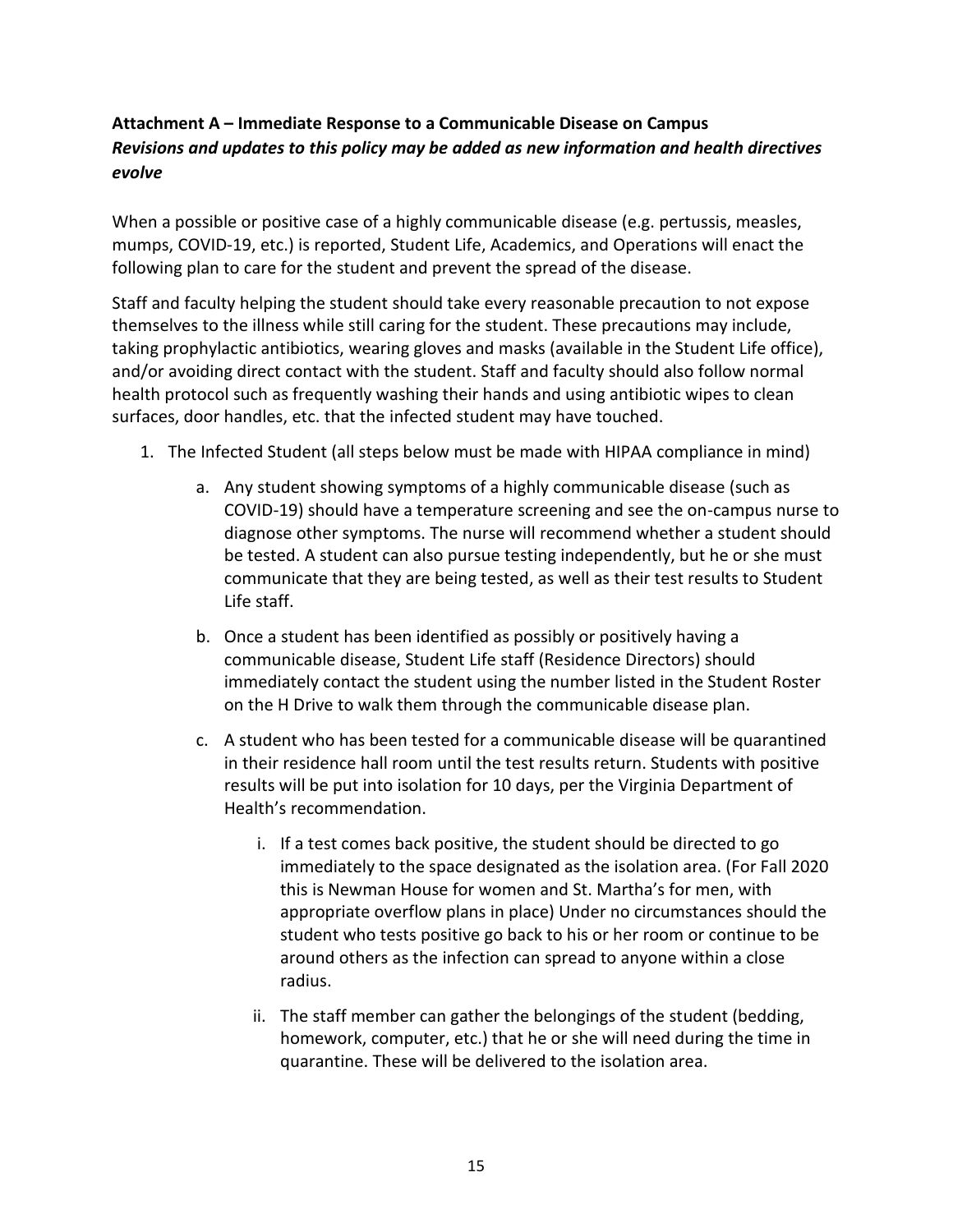- iii. If a student is directed by a medical professional to obtain prescriptions or over-the-counter medication, a staff member can pick up the prescription at the pharmacy. If the infected student goes to the pharmacy, he or she could spread the infection to others.
- iv. Student Life staff (Residence Directors/RAs) should create a schedule to bring three meals a day to the infected student in the quarantine or isolation area. A case of bottled water should be delivered as well.
- v. Staff should make sure the student understands and follows all other directives that he or she has received from a medical professional.
- d. The student's roommates should be contacted immediately using the phone numbers listed on the Student Roster on the H Drive.
	- i. They should be directed to go to Urgent Care (or other designated facility) to be tested for the disease. Travel assistance will be made available.
	- ii. The students should be quarantined in their rooms but do not need to be in isolation unless their test comes back positive.
- 2. If the campus nurse is not already informed of the diagnosis, he or she should be contacted immediately by the student.
	- a. The nurse should be in contact with local, county, or state medical professionals to report the disease and confirm the protocol for preventing an outbreak.
	- b. The nurse can begin to check other students for similar symptoms which may indicate an outbreak of the disease.
- 3. The Academic Dean should be contacted by the nurse and/or representatives of Student Life (with appropriate authorization from the student) to let the student's professors know that he or she will not be in class for the duration of the quarantine or isolation.
	- a. With the input of the Academic Dean, the Director of Student Support Services and the student's professors should make a plan for how to get in-class notes, materials, etc. to the sick student for the duration of the quarantine or isolation.
	- b. Student Support Services, in consultation with the Academic Dean, shall communicate this plan to the student via phone or email within 24-48 hours of the quarantine or isolation beginning.
- 4. Operations and the cleaning staff should be contacted to request an extra thorough cleaning of the student's room and any common spaces he or she used. This cleaning should take precedence over other normally scheduled cleaning as it can greatly reduce the spread of a disease.
	- a. The student's housing assignment can be found on the Housing Roster on the H Drive.